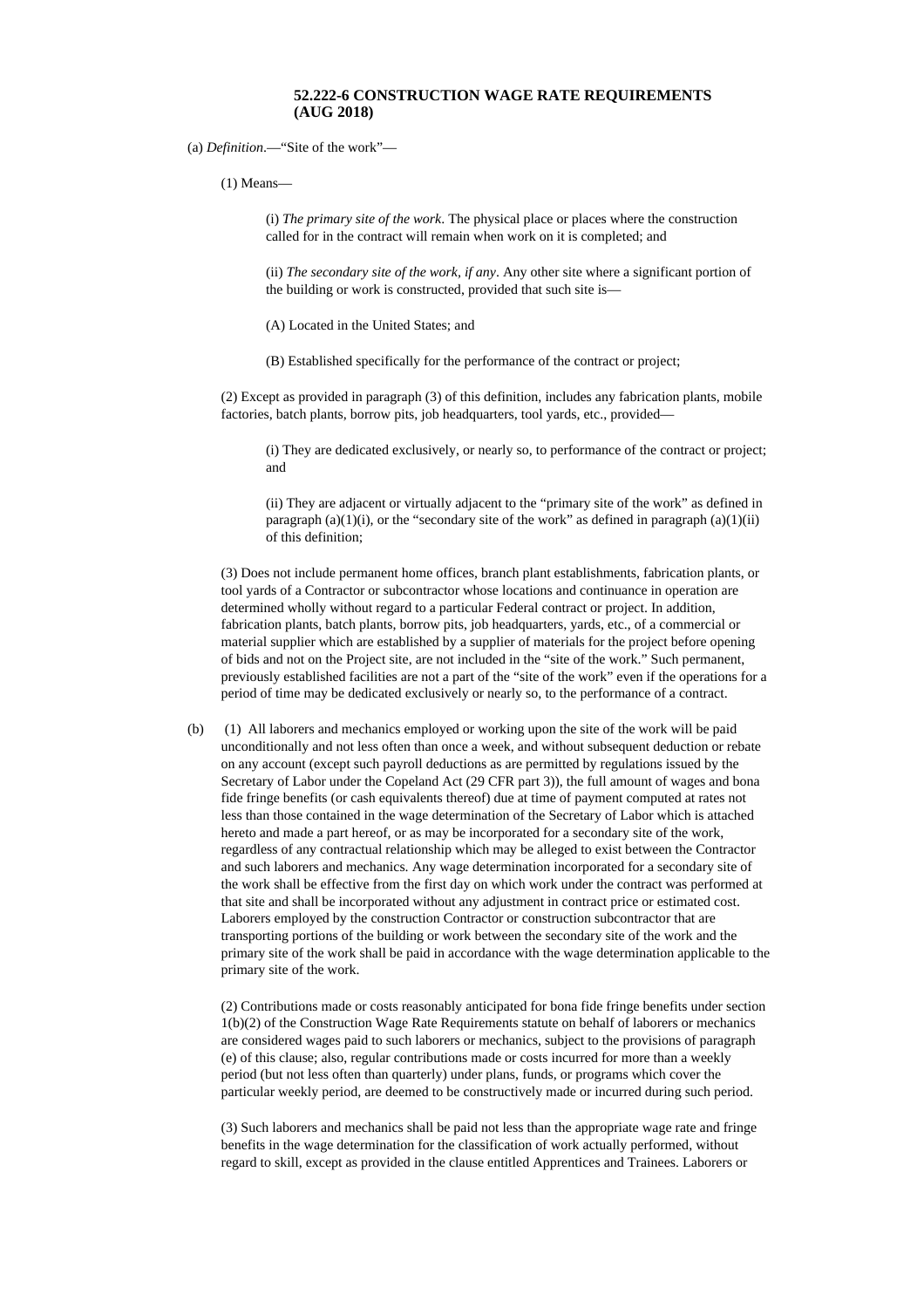mechanics performing work in more than one classification may be compensated at the rate specified for each classification for the time actually worked therein; provided that the employer's payroll records accurately set forth the time spent in each classification in which work is performed.

(4) The wage determination (including any additional classifications and wage rates conformed under paragraph (c) of this clause) and the Construction Wage Rate Requirements (Davis-Bacon Act) poster (WH-1321) shall be posted at all times by the Contractor and its subcontractors at the primary site of the work and the secondary site of the work, if any, in a prominent and accessible place where it can be easily seen by the workers.

(c) (1) The Contracting Officer shall require that any class of laborers or mechanics which is not listed in the wage determination and which is to be employed under the contract shall be classified in conformance with the wage determination. The Contracting Officer shall approve an additional classification and wage rate and fringe benefits therefor only when all the following criteria have been met:

> (i) The work to be performed by the classification requested is not performed by a classification in the wage determination.

(ii) The classification is utilized in the area by the construction industry.

(iii) The proposed wage rate, including any bona fide fringe benefits, bears a reasonable relationship to the wage rates contained in the wage determination.

(2) If the Contractor and the laborers and mechanics to be employed in the classification (if known), or their representatives, and the Contracting Officer agree on the classification and wage rate (including the amount designated for fringe benefits, where appropriate), a report of the action taken shall be sent by the Contracting Officer to the Administrator of the:

Wage and Hour Division U.S. Department of Labor Washington, DC 20210

The Administrator or an authorized representative will approve, modify, or disapprove every additional classification action within 30 days of receipt and so advise the Contracting Officer or will notify the Contracting Officer within the 30-day period that additional time is necessary.

(3) In the event the Contractor, the laborers or mechanics to be employed in the classification, or their representatives, and the Contracting Officer do not agree on the proposed classification and wage rate (including the amount designated for fringe benefits, where appropriate), the Contracting Officer shall refer the questions, including the views of all interested parties and the recommendation of the Contracting Officer, to the Administrator of the Wage and Hour Division for determination. The Administrator, or an authorized representative, will issue a determination within 30 days of receipt and so advise the Contracting Officer or will notify the Contracting Officer within the 30-day period that additional time is necessary.

(4) The wage rate (including fringe benefits, where appropriate) determined pursuant to paragraphs  $(c)(2)$  and  $(c)(3)$  of this clause shall be paid to all workers performing work in the classification under this contract from the first day on which work is performed in the classification.

(d) Whenever the minimum wage rate prescribed in the contract for a class of laborers or mechanics includes a fringe benefit which is not expressed as an hourly rate, the Contractor shall either pay the benefit as stated in the wage determination or shall pay another bona fide fringe benefit or an hourly cash equivalent thereof.

(e) If the Contractor does not make payments to a trustee or other third person, the Contractor may consider as part of the wages of any laborer or mechanic the amount of any costs reasonably anticipated in providing bona fide fringe benefits under a plan or program; provided, That the Secretary of Labor has found, upon the written request of the Contractor, that the applicable standards of the Construction Wage Rate Requirements statute have been met. The Secretary of Labor may require the Contractor to